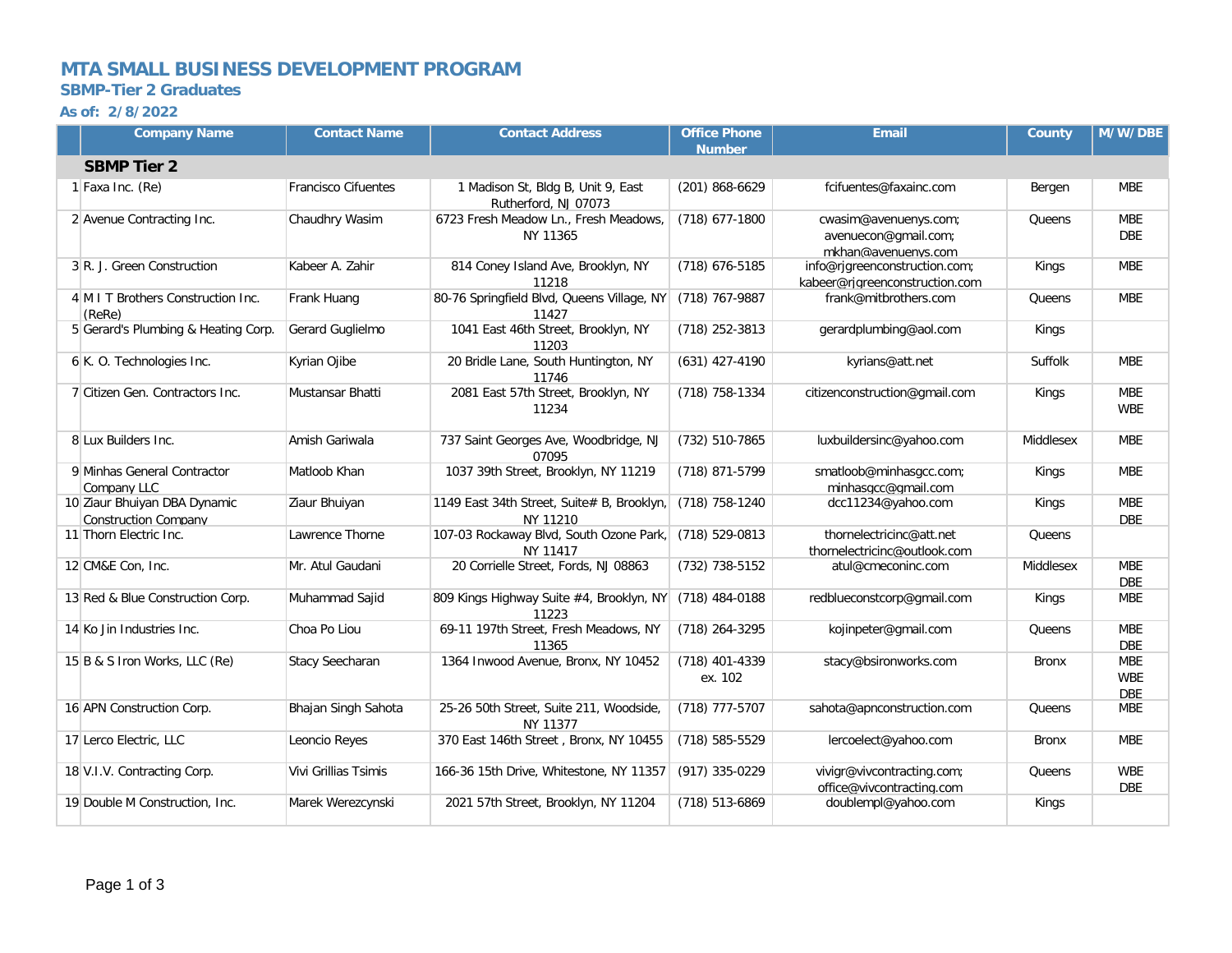# **MTA SMALL BUSINESS DEVELOPMENT PROGRAM**

#### **SBMP-Tier 2 Graduates**

#### **As of: 2/8/2022**

| <b>Company Name</b>                                                  | <b>Contact Name</b>  | <b>Contact Address</b>                                    | <b>Office Phone</b><br><b>Number</b> | <b>Email</b>                                                         | <b>County</b> | M/W/DBE                                |
|----------------------------------------------------------------------|----------------------|-----------------------------------------------------------|--------------------------------------|----------------------------------------------------------------------|---------------|----------------------------------------|
| <b>SBMP Tier 2</b>                                                   |                      |                                                           |                                      |                                                                      |               |                                        |
| 20 Zaman Construction Corp.                                          | Jahid Minto          | 97-53 85th Street, Queens, NY 11416                       | (212) 964-0189                       | jminto@zamanconstruction.com                                         | New York      | <b>MBE</b><br><b>DBE</b>               |
| 21 BLH Construction, Inc.                                            | Pervez B. Porooshasp | 62 Hillbright Terrace, Yonkers, NY 10703                  | (917) 373-0771                       | contractor@blhconstructioninc.com                                    | Westchester   | <b>MBE</b>                             |
| 22 2 Saab Construction Inc                                           | Imran Alam           | 3084 Coney Island Avenue, Brooklyn, NY<br>11235           | (718) 769-4592                       | 2saabconstructioninc@gmail.com                                       | Kings         | <b>MBE</b>                             |
| 23 Alliance Tri-State Construction, Inc.                             | Merima Mesik         | 1409 Richmond Ave, Staten Island, NY<br>10314             | (718) 556-9700                       | contact@atcroofing.com                                               | Kings         | <b>DBE</b>                             |
| 24 Superior Builders II, Inc.                                        | Spiro Flossos        | 2017 37th Street, Astoria, NY 11105                       | (917) 577-7266                       | spiro@sb2ny.com                                                      | Queens        |                                        |
| 25 Innovative Electric of New York,<br>Inc.                          | Daniel Dragomir      | 661 South Columbus Ave, Mount Vernon,<br>NY 10550         | $(914)$ 664-5800                     | ieofny@aol.com                                                       | Westchester   |                                        |
| 26 Zion Contracting LLC                                              | <b>Healy Duarte</b>  | 303 Merrick Road, Suite 205, Lynbrook,<br>NY 11563        | (516) 960-2414                       | hduarte@zioncontracting.com                                          | Queens        | <b>MBE</b><br><b>DBE</b>               |
| 27 Malcolm Patrick Corporation                                       | Deighton C. Taylor   | 55 Webster Avenue Suite 407, New<br>Rochelle, NY 10801    | (914) 633-3755                       | mpc@malcolmpatrick.com                                               | Westchester   | <b>MBE</b><br><b>DBE</b>               |
| 28 RVS Construction Corporation                                      | George Samaras       | 18-19 27th Avenue, Astoria, NY 11102                      | (718) 721-5748                       | rvs@rvscc.net                                                        | Queens        | <b>MBE</b>                             |
| 29 SH5 Construction Corp                                             | Yasmeen Latif        | 86-84 25th Avenue, Brooklyn, NY 11214                     | (718) 259-2625                       | info@sh5construction.com:<br>sh5construction@gmail.com               | Kings         | <b>MBE</b><br><b>WBE</b><br><b>DBE</b> |
| 30 Hibuild LLC                                                       | Sachin Garg          | 23 Oak Tavern Circle, Branchburg, NJ<br>08876             | (908) 595-0511                       | info@hibuild.com                                                     | Somerset      | <b>MBE</b>                             |
| 31 Streamline Remodeling Inc D/B/A<br><b>Streamline Construction</b> | Erol Hasan Bugdaycay | 2584 Pitkin Avenue, Brooklyn, NY 11208                    | (718) 701-4831                       | erol@streamlineny.com                                                | Kings         |                                        |
| 32 Venus Group Inc.                                                  | Dharmbir Singh       | 97-06 117th Street, South Richmond Hill,<br>NY 11419      | $(347)$ 480-5450                     | info@venusgroupinc.com                                               | Nassau        | <b>MBE</b><br><b>DBE</b>               |
| 33 Mar-Sal Plumbing & Heating, Inc.                                  | Maria Marullo        | 84-16 Pitkin Avenue, Ozone Park, NY<br>11417              | (718) 322-1353                       | marsalmaria1718@aol.com                                              | Queens        |                                        |
| 34 Riggs Construction Co Inc                                         | Michael DeRiggs      | 213 Washington Avenue, Brooklyn, NY<br>11205              | (718) 398-6423                       | mike@riggsusa.com                                                    | Kings         | <b>MBE</b><br><b>DBE</b>               |
| 35 Sharan Builders, Inc.                                             | Manjit Singh         | 4349 10th Street Suite 407, Long Island<br>City, NY 11101 | (718) 361-1700                       | sharanbuildersinc@gmail.com                                          | Queens        | <b>MBE</b>                             |
| 36 Shazi Construction Co., Inc.                                      | Mohammad Irfan       | 2758 East 26 Street, Brooklyn, NY 11235                   | $(718)$ 686-8711                     | shaziconstructioninc@yahoo.com                                       | Kings         | <b>MBE</b>                             |
| 37 Lashay's Construction &<br>Development Co., Inc.                  | Andrew F. Simmons    | 92 Main Street, Suite 215, Yonkers, NY<br>10701           | 914-207-0463                         | simmons@lashaysconstruction.com;<br>msimmons@lashaysconstruction.com | Westchester   | <b>MBE</b><br><b>DBE</b>               |
| 38 PMY Construction Corp.                                            | Deepak Patel         | 115 Hague Street, Jersey City, NJ 07307                   | (201) 866-0409                       | pmyconstruction@gmail.com                                            | Hudson        | <b>MBE</b><br><b>DBE</b>               |
| 39 SAI Services, Inc.                                                | Babu Sanji           | 265 U.S. Hwy 46 Suite 3B, Totowa, NJ<br>07512             | (973) 837-8400                       | office@saiserviceinc.com                                             | Passaic       | <b>MBE</b>                             |
| 40 Falcon Builder Inc                                                | Mehmet Palaoglu      | 72 Delevan St, Brooklyn, NY 11231                         | (718) 768-0591                       | pala@falconbuilders.com                                              | Kings         |                                        |